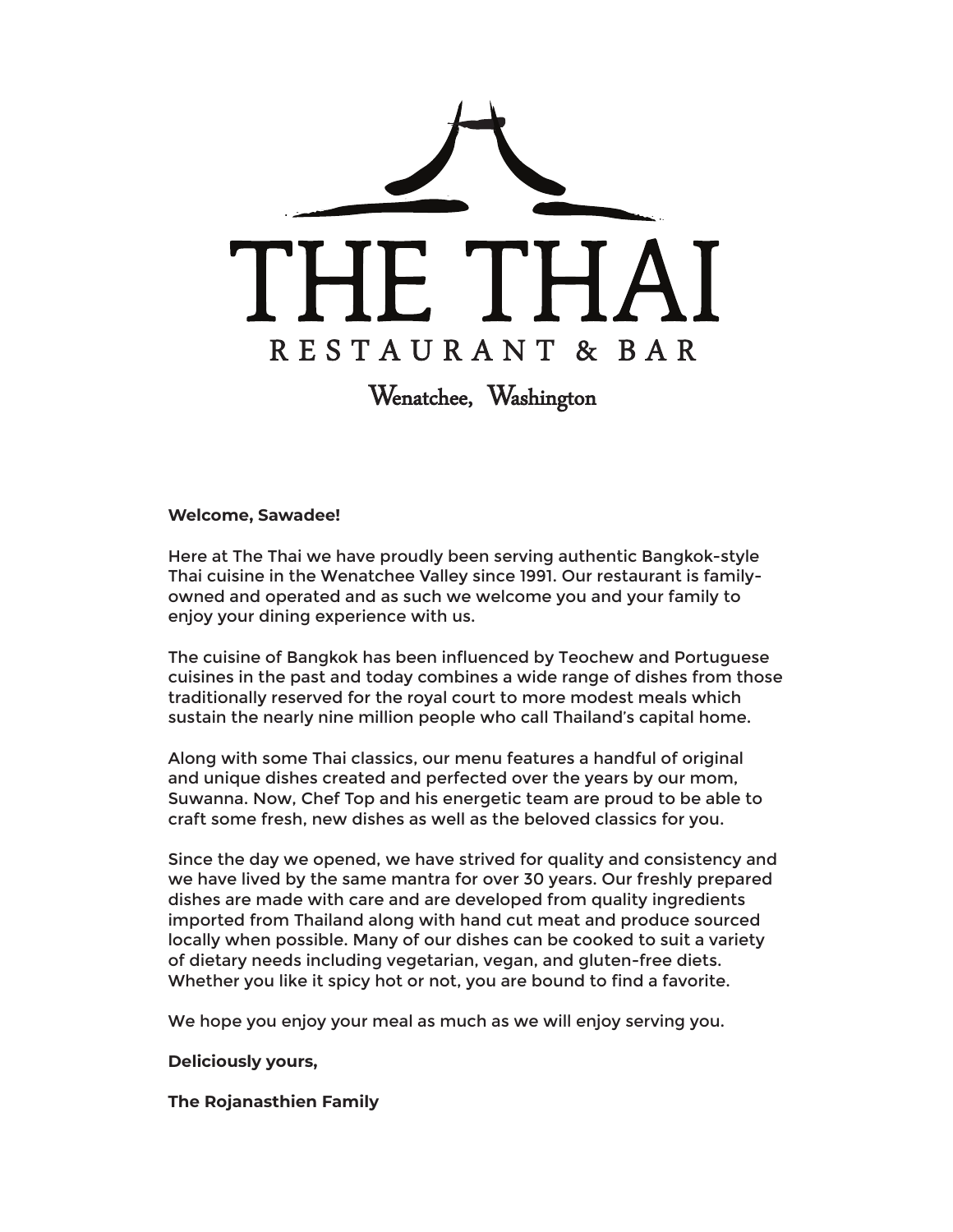

## **Lunch Combination Plates**

| Each entrée is served with your choice of white or brown rice,<br>Pad Mee noodles, and a cup of soup or salad. No substitutions.                                                        |                 |
|-----------------------------------------------------------------------------------------------------------------------------------------------------------------------------------------|-----------------|
| Cashew Nut Chicken <sup>★</sup><br>Slices of chicken breast stir-fried with cashews, onion, celery, carrot, bamboo shoots,<br>water chestnut, and bell pepper in a robust, savory sauce | 11              |
| <b>Sweet and Sour Pork</b><br>Slices of lean pork stir-fried in our house-made sweet & sour sauce with colorful medley<br>of onion, pineapple, carrot, zucchini, and bell pepper        | 11              |
| Red Curry Chicken*<br>Slices of chicken breast simmered in a spicy and savory coconut-milk based curry<br>with strips of bamboo shoot and bell pepper                                   | 12 <sub>2</sub> |
| Chicken with Mint Leaves*<br>A house original stir-fry of ground chicken with fresh mint leaves, onion, bamboo shoot,<br>and bell pepper in a bold, flavorful sauce                     | 12              |
| <b>Broccoli Beef</b><br>Sliced beef stir-fried in a light garlic soy sauce with broccoli and carrot                                                                                     | 11              |
| <b>Mixed Vegetables Tofu</b><br>Organic fried tofu stir-fried in a light garlic soy sauce with broccoli, cauliflower,<br>zucchini, carrot, and bell pepper                              | 11              |

# **Lunch Plates**

|      | Lunch Plates are prepared with your choice of chicken, pork, beef, or tofu.<br>For shrimp instead, please add <sup>\$</sup> 2. Add a cup of soup of the day or salad for <sup>\$</sup> 2.                       |         |
|------|-----------------------------------------------------------------------------------------------------------------------------------------------------------------------------------------------------------------|---------|
| (GF) | Pad Thai*<br>Rice noodles stir-fried in a tangy tamarind sauce with egg, bean sprouts,<br>spring onion, and topped with ground peanuts                                                                          | 11      |
|      | <b>Pad Mee</b><br>Wheat noodles soy-seasoned and stir-fried with egg, cabbage, carrot,<br>onion, bean sprouts, and spring onion                                                                                 | 11.     |
|      | <b>The Thai Fried Rice</b><br>Jasmine rice soy-seasoned and stir-fried with egg, tomatoes, onion, and spring onion                                                                                              | 11      |
|      | The Thai Basil $\star$<br>This staple dish in Thailand is a stir-fry of fresh Thai basil, garlic, green beans, onion,<br>and chilies in a flavorful sauce. Served with a portion of steamed white or brown rice | $12 \,$ |
| (GF) | Param $\star$<br>Your protein choice is curry-seasoned and stir-fried in our house-made peanut sauce                                                                                                            | 12      |

and served on a bed of steamed spinach. Served with a portion of steamed white or brown rice

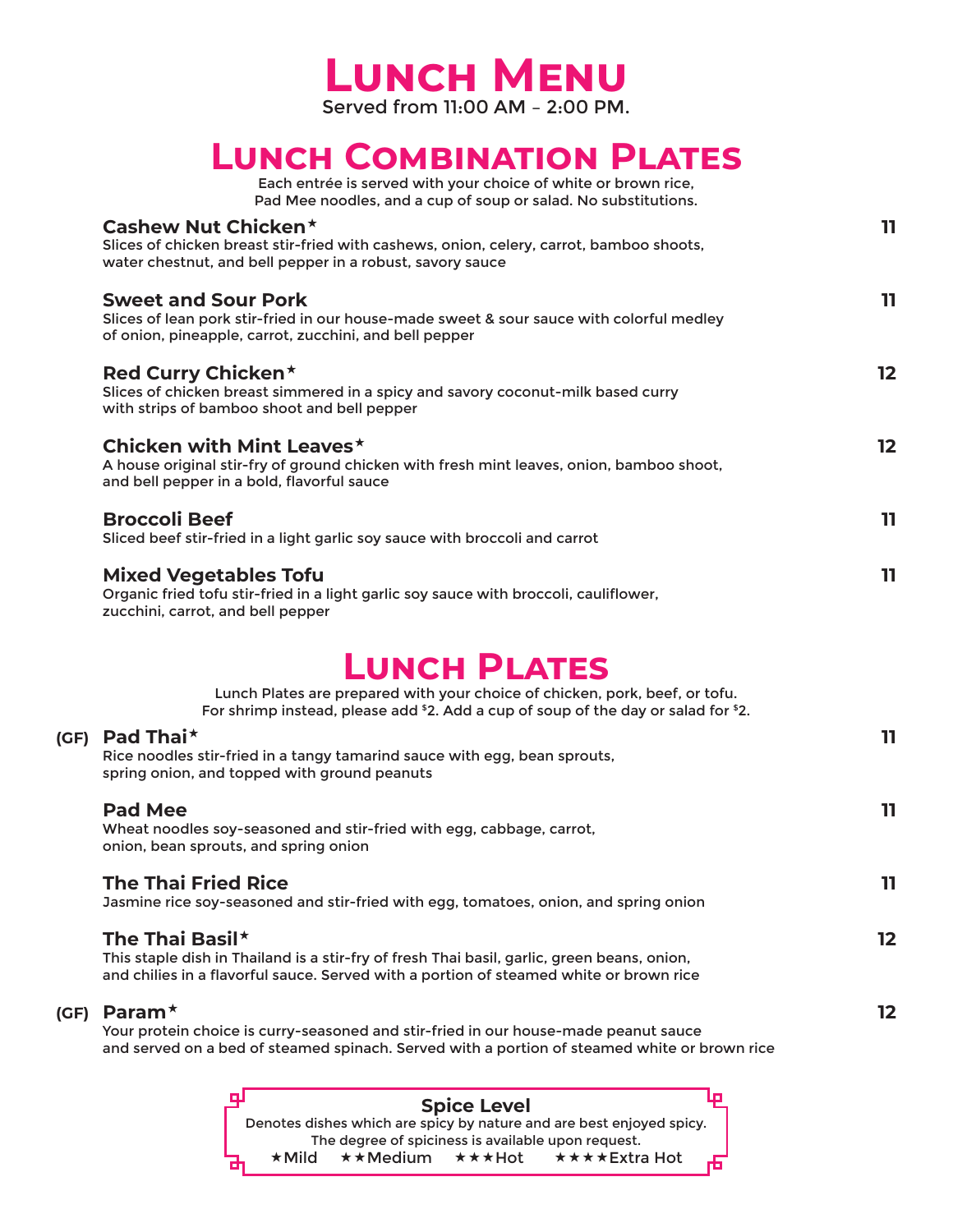| SIARIERS                                                                                                                                                                                                                                         |   |
|--------------------------------------------------------------------------------------------------------------------------------------------------------------------------------------------------------------------------------------------------|---|
| Our starters pay homage to Bangkok's humble and delicious market foods.<br>Order a few to share or to accompany your meal or drink!                                                                                                              |   |
| <b>Spring Rolls</b><br>Wheat wrapper filled with carrots, cabbage, bamboo shoots, and bean thread noodles<br>fried crispy and served with house made sweet & sour sauce                                                                          | 6 |
| <b>Fried Wontons</b><br>Pork and shrimp filled wontons fried crispy served with house-made sweet & sour sauce                                                                                                                                    | 6 |
| <b>Fresh Rolls</b><br>Rice paper wrapper filled with lettuce, carrots, beansprouts, Thai basil, and rice noodles<br>served with a tasty hoisin-based dipping sauce topped with ground peanuts.<br>For gluten free, ask for peanut sauce instead. | 7 |
| <b>Thai Toast</b><br>Light and crunchy toast points served with our famous house-made peanut sauce                                                                                                                                               | 5 |
| <b>Goong Tod</b><br>Large shrimp hand-battered and fried crispy served with sweet chili sauce                                                                                                                                                    | 9 |
| <b>Chicken Satay</b><br>Curry marinated chicken skewers, topped with our house-made peanut sauce and cucumber salad on the side                                                                                                                  | 9 |
| <b>Pad Thai Chicken Wings</b><br>Marinated chicken wings fried crispy and served with a Pad Thai inspired dipping sauce<br>and ground peanuts. Enjoy it with side of sticky rice for an additional <sup>\$4</sup>                                | 9 |
|                                                                                                                                                                                                                                                  |   |

**Starters Startes** 

## **Soups**

Soups are a key element in Thai meals and are traditionally enjoyed with rice or alongside the other dishes of the meal. We offer our soups in two sizes, small and large for sharing.

|      | (GF) Tom Yum $^{\star}$<br>The famous Thai hot & sour soup infused with lime, lemongrass, kaffir lime leaves,<br>fresh cilantro and layered with fresh mushrooms and tomatoes - choice of chicken, shrimp, or tofu | 7/12 |
|------|--------------------------------------------------------------------------------------------------------------------------------------------------------------------------------------------------------------------|------|
| (GF) | Tom Kah*<br>Coconut milk soup infused with lemongrass, galangal root, fresh cilantro,<br>and layered with fresh mushrooms - choice of chicken, shrimp, or tofu                                                     | 7/12 |
|      | <b>Wonton Soup</b><br>Shrimp & pork filled wontons served in a clear, savory broth with chicken and vegetables                                                                                                     | 7/12 |

#### **Salads** Thai salads are notably fresh, savory, and bursting with flavor.

| Share them to start, as a part of your meal, or enjoy with rice!                                                                                                                                                |      |
|-----------------------------------------------------------------------------------------------------------------------------------------------------------------------------------------------------------------|------|
| (GF) House Green Salad<br>Romaine lettuce topped with tomatoes, and carrots and dressed with our tangy Thai vinaigrette                                                                                         | 6/10 |
| (GF) The Thai Salad<br>Romaine lettuce topped with beansprouts, carrots, cucumbers and red onion and finished<br>with our peanut sauce dressing. Enjoy with chicken or fried organic tofu for an additional \$3 | 6/10 |
| (GF) Larb Gai $\star$<br>Ground chicken tossed with red onions, fresh mint, toasted rice, Thai chilies,<br>and fresh lime served on a bed of romaine lettuce and a wedge of cabbage                             | 13   |
| (GF) Yum Nua $\star$<br>Flank steak sautéed with red wine and tossed with cucumber, red onions, Thai chilies,<br>and fresh lime served on a bed of romaine lettuce                                              | 13   |
| (GF) Som Tum $\star$<br>Shredded green papaya tossed with tomatoes, green beans, Thai chilies, peanuts,<br>and fresh lime served with romaine lettuce and bean sprouts                                          | 13   |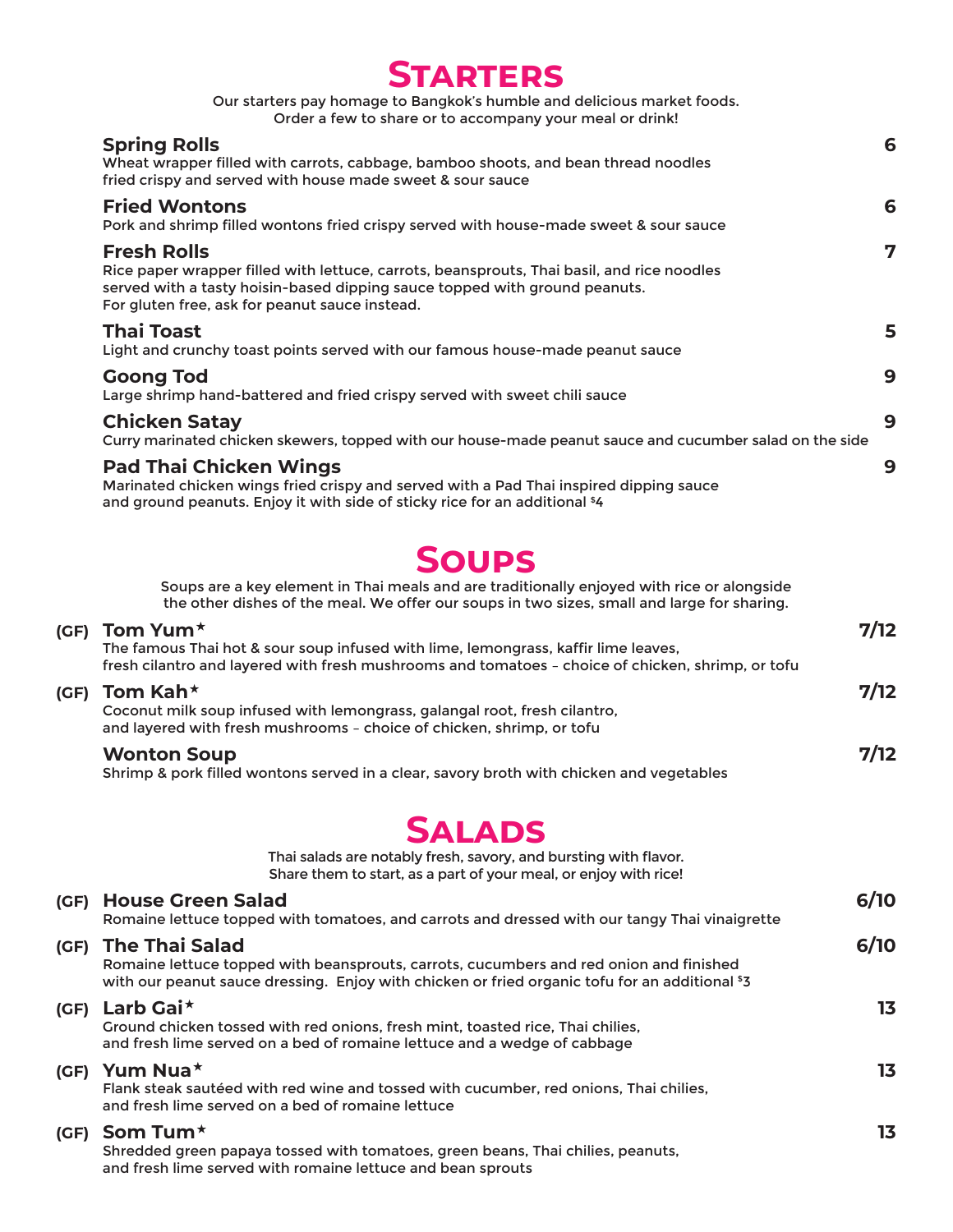## **Noodles**

Our noodle dishes are wok stir-fried with your choice of chicken, pork, beef, vegetables, or organic fried tofu. For shrimp instead, please add \$3.

| (GF) | <b>Pad Thai*</b>                                                                                                                                                   | 14 |
|------|--------------------------------------------------------------------------------------------------------------------------------------------------------------------|----|
|      | Rice noodles stir-fried in a tangy tamarind sauce with egg, bean sprouts, spring onion,<br>and topped with ground peanuts                                          |    |
|      | <b>Pad See-Ew</b><br>Wide rice noodles seasoned with sweet, dark soy sauce and stir-fried with egg, broccoli, and carrot                                           | 14 |
|      | Pad Kee-Mao $\star$<br>Wide rice noodles seasoned with a blend of soy sauces and stir-fried with Thai basil, egg, broccoli,<br>tomato, onion, and bell peppers     | 14 |
|      | <b>Pad Woon-Sen</b><br>Bean thread noodles seasoned with light Thai soy sauce and stir-fried with egg, cabbage,<br>bean sprouts, tomatoes, onion, and spring onion | 14 |
|      | <b>Pad Mee</b><br>Wheat noodles soy-seasoned and stir-fried with egg, cabbage, carrot, onion, bean sprouts,<br>and spring onion                                    | 14 |

# **Fried Rice**

| Our fried rice dishes are wok stir-fried with your choice of chicken, pork, beef, vegetables,<br>or organic fried tofu. For shrimp instead, please add \$3. |    |
|-------------------------------------------------------------------------------------------------------------------------------------------------------------|----|
| <b>The Thai Fried Rice</b><br>Jasmine rice soy-seasoned and stir-fried with egg, tomatoes, onion, and spring onion                                          | 13 |
| (GF) Pineapple Fried Rice<br>Jasmine rice with a balanced sweet and tangy seasoning stir-fried with egg,<br>pineapple, onion, tomatoes, and spring onion    | 13 |
| (GF) Yellow Curry Fried Rice<br>Jasmine rice curry-seasoned and stir-fried with egg, onion, carrots, and spring onion,<br>topped with crispy shallots       | 13 |
| (GF) Spicy Fried Rice $\star$<br>Suwanna's original recipe is stir-fried with onion, bamboo shoots, bell pepper,<br>and is spicy, salty, and savory         | 13 |
| <b>Basil Fried Rice</b><br>Jasmine rice seasoned with a robust sweet soy sauce and stir-fried with Thai basil,<br>onion, bell pepper, and Thai chilies      | 13 |
|                                                                                                                                                             |    |

#### **Curry**

| Our coconut milk curries are prepared with your choice of chicken, pork, beef,<br>vegetables, or organic fried tofu. For shrimp instead, please add \$3.<br>Served with one bowl of steamed jasmine white or brown rice. |    |
|--------------------------------------------------------------------------------------------------------------------------------------------------------------------------------------------------------------------------|----|
| (GF) Red Curry <sup>*</sup>                                                                                                                                                                                              | 15 |
| A savory curry deriving color from red chilies and flavors from a blend of herbs and spices<br>- notably garlic, and lemongrass served with bamboo shoots and bell pepper                                                |    |
| (GF) Green Curry*                                                                                                                                                                                                        | 15 |
| A spicy and sweet curry deriving color from green chilies and flavors from a blend of herbs and spices<br>- notably garlic, and kaffir lime served with Thai basil, eggplant, and bell pepper.                           |    |
| (GF) Yellow Curry*                                                                                                                                                                                                       | 15 |
| A milder curry deriving color from turmeric and cumin and flavors from a blend of herbs and spices<br>- notably lemongrass, garlic, and galangal served with potato, carrot, onion, and bell pepper.                     |    |
| (GF) Mussamun Curry*                                                                                                                                                                                                     | 15 |
| A richer curry with sweet notes and flavors from dried red chilies, shallot, garlic, lemongrass, star anise,<br>cardamom, and cinnamon served with potato, onion, bell pepper, and roasted peanuts.                      |    |
| (GF) Panang Curry*                                                                                                                                                                                                       | 15 |
| A subtly flavored curry with sweet and salty notes and flavors from dried red chilies, lemongrass,<br>galangal, coriander seed, and kaffir lime leaf, served with Thai basil and bell pepper.                            |    |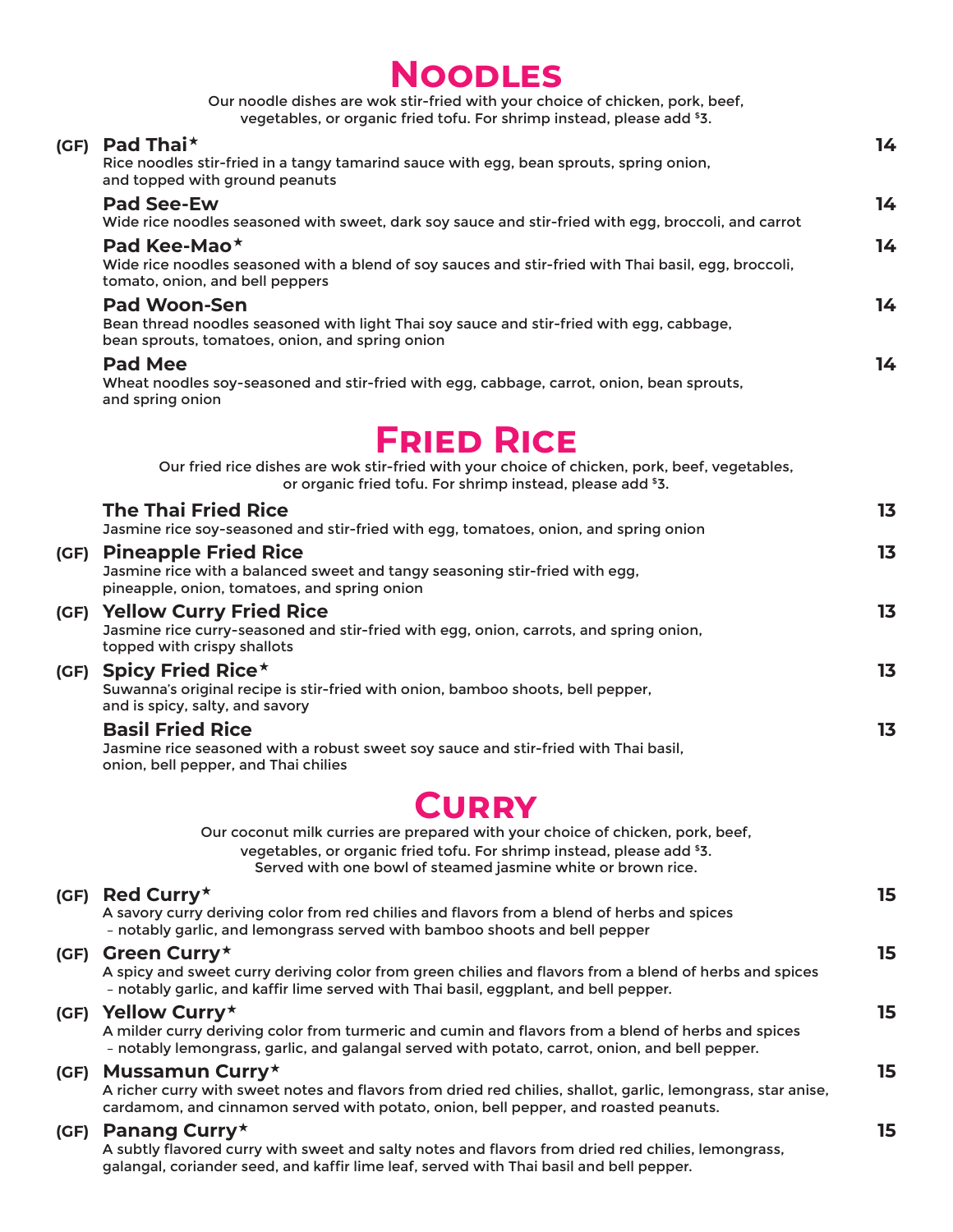|      | <b>THAI CLASSICS</b>                                                                                                                                                                                                 |                  |
|------|----------------------------------------------------------------------------------------------------------------------------------------------------------------------------------------------------------------------|------------------|
|      | These Thai favorites are prepared with your choice of chicken, pork, beef,<br>vegetables, or organic fried tofu. For shrimp instead, please add \$3.<br>Served with one bowl of steamed jasmine white or brown rice. |                  |
|      | <b>Cashew Nut</b><br>Stir-fry of cashews, onion, celery, carrot, bamboo shoots, water chestnut, and bell pepper<br>in a robust, savory sauce                                                                         | 15 <sub>15</sub> |
|      | <b>Garlic and Pepper</b><br>Homestyle stir-fry seasoned with garlic, white pepper, and Thai soy served nested in steamed broccoli                                                                                    | 15               |
|      | <b>Ginger and Mushroom</b><br>Fresh shiitake and button mushrooms stir-fried with onion and bell pepper in a peppery ginger sauce                                                                                    | 15               |
|      | <b>Mixed Vegetables</b><br>A medley of broccoli, cauliflower, zucchini, carrot, and bell pepper stir-fried in a light garlic soy sauce                                                                               | 15               |
| (GF) | Param $\star$<br>Curry-seasoned stir-fry in our house-made peanut sauce served on a bed of steamed spinach                                                                                                           | 15               |
|      | <b>Royal Eggplant &amp; Shiitake</b><br>Eggplant and fresh shiitake mushrooms stir-fried in a savory mushroom sauce                                                                                                  | 15               |
| (GF) | <b>Sweet and Sour</b><br>Stir-fry of a colorful medley of onion, pineapple, carrot, zucchini, and bell pepper in our<br>house-made sweet & sour sauce                                                                | 15               |
|      | The Thai Basil $\star$<br>This staple dish in Thailand is a stir-fry of fresh Thai basil, garlic, green beans, onion,<br>bell peppers and chilies in a flavorful sauce                                               | 15               |
|      | The Spicy $\star$<br>A spicy, sweet, and salty sensation seasoned with Thai chili paste and stir-fried with onion,<br>bell pepper, and cashews                                                                       | 16               |
|      |                                                                                                                                                                                                                      |                  |

### **House Specials**

Unique dishes created here at The Thai which have become lasting favorites. Served with one portion of steamed jasmine white or brown rice.

| <b>Chicken with Mint Leaves</b><br>A house original stir-fry of ground chicken with fresh mint leaves, onion, bamboo shoot,<br>and bell pepper in a bold, flavorful sauce     | 16 |
|-------------------------------------------------------------------------------------------------------------------------------------------------------------------------------|----|
| <b>Teriyaki Thai Style</b><br>Choice of chicken or beef stir-fried in our luscious house-made teriyaki sauce<br>served with steamed broccoli and carrot                       | 16 |
| <b>Spicy Talay</b><br>A spicy, sweet, and salty sensation seasoned with Thai chili paste and stir-fried with<br>sea scallops, shrimp, squid, onion, bell pepper and cashews   | 28 |
| <b>Sizzling Shrimp</b><br>Shrimp sautéed in white pepper and garlic butter served sizzling on a hot plate<br>with a zesty Thai style seafood sauce                            | 25 |
| Krapao Talay $\star$<br>Inspired by Pad Krapao, this medley of sea scallops, shrimp, and squid is stir-fried with<br>Thai basil, garlic, onion, bell pepper, and Thai chilies | 28 |